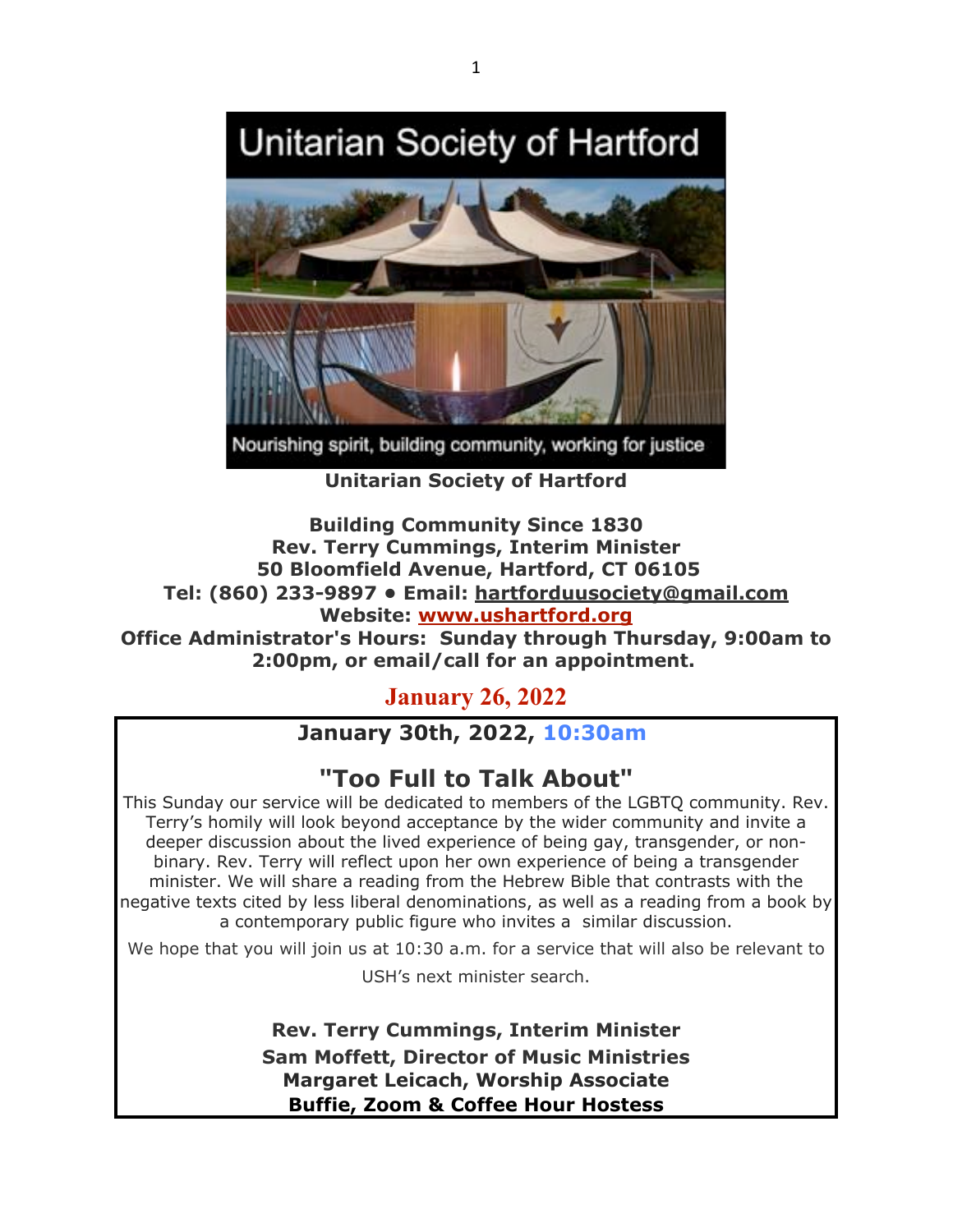#### **Dana Donovan, Greeter Ginny Hedrick, Usher Diane Cadrain, Chancel Art 10:30am HYBRID Worship Service**

# **Join us in ZOOM** HERE**.**

### **Closed captions are available. Meeting ID: 931 0388 7934 Passcode: 128493**

**11:30am - Fellowship Time will be immediately following services** 

**in**

**ZOOM ONLY.**

**You can also watch the Sunday service at** https://vimeo.com/unitariansocietyhartford

**\*\*\*\*\*\***

**Good Neighbor Offering**

**The Good Neighbor Offering for January will be held on Sunday, January 30th. The Social Justice Committee decided that the recipient will be our immediate neighbor, The Village For Families and Children. We hope you will donate generously to this worthy cause.**



# **Town Hall Meeting**

**Please make sure to log out of ZOOM after Sunday services and log back in**

HERE **to join us for our USH "Town Hall" meeting.**



# **Ministers Musings**

Dear members and friends of USH:

As I write this, the sun is shining outside my window, and I am feeling that there is a hint of Spring in the air. I am feeling optimistic about the coming of Spring even though a significant snowfall is predicted for this Saturday.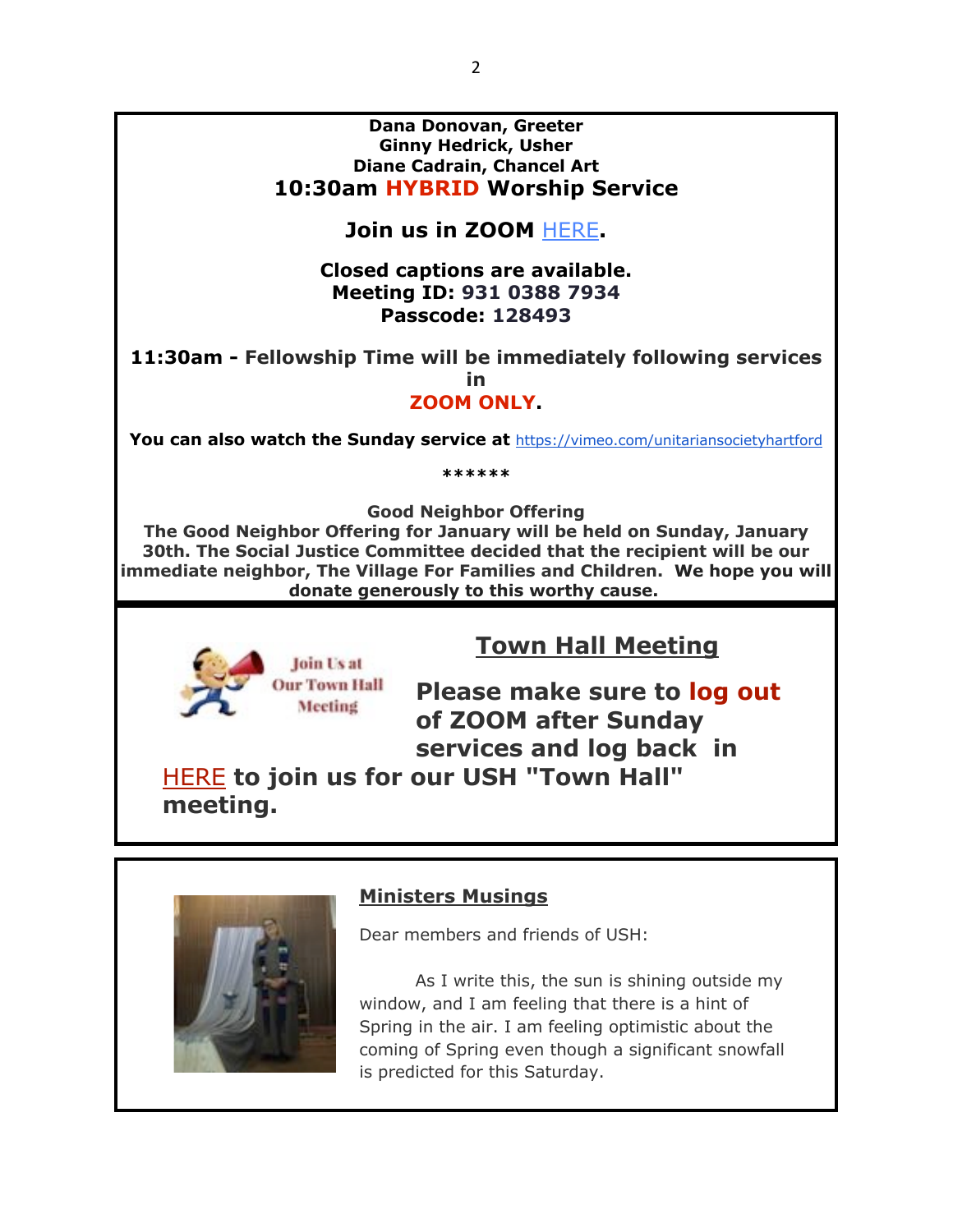Soon the snow will be gone, however, and the longer days will bring warmer air and more sunshine. In the meantime, we can enjoy the snow as a gift of Nature.

This coming Sunday at noon your Board is hosting a congregational "town hall" meeting to share some information about the minister search process. I very much hope that you will attend the meeting.

It will be an opportunity to ask some questions as well as to share some of your own thoughts.

If you plan on attending this week's 10:30 a.m. Sunday service by Zoom or Vimeo, you will need to sign out after that service, and then sign in separately to the congregational meeting that begins at noon. A separate zoom log-in reminder will be shared with you tomorrow, Thursday, and also on Saturday. Board Chair Rob Spector will be the Zoom host for the meeting on Sunday.

In my homily this Sunday I will reflect upon the need for society to move beyond merely accepting members of the LGBTQ community, and engage as well in a conversation about what it means to be gay or transgender both in our world and in this congregation.

Once again in-person attendance this Sunday will be limited to 25 people who have been fully vaccinated. Please let me know by email by the end of the day on Thursday if you plan to attend (revterryush@gmail.com).

In addition, please be aware that until further notice all USH Staff and Volunteers will be required to be fully vaccinated (two shots plus a booster, depending on the vaccine) in order to be in the Meeting House.

I look forward to seeing you in-person or online this Sunday.

**In faith, love, and gratitude, Rev. Terry Cummings**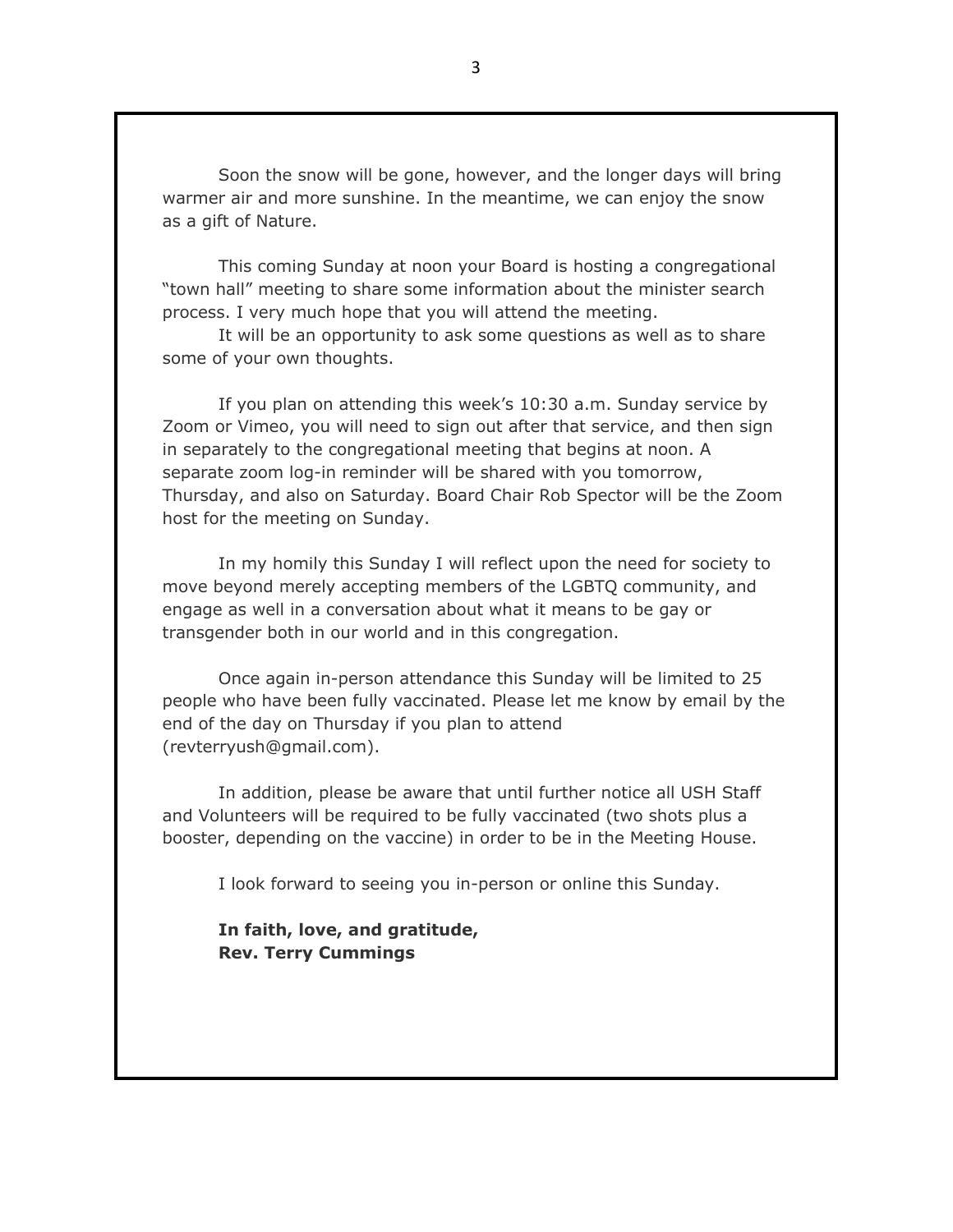#### **Did UU Know?**



# **Ambulatory Luminaries**

Did you ever notice that the numerous rooms off the Ambulatory of our church are named after (you might have guessed) various Unitarian or Universalist luminaries? This is the second of several articles that will attempt to shine a light on who these Ambulatory Luminaries were and why they merit the honor of being named to these locations.

#### **Francis David, 1520-1579 (Ambulatory Room 14) by Toni Gold**

The next of our Ambulatory Luminaries is Francis David (Ferenc David, 1510-1579), who became the founder of the first faith to be known as Unitarian.

Born in the the Kingdom of Hungary, province of Transylvania (today part of Romania), David was raised Roman Catholic, attended Wittenberg University, became a Catholic priest, then a Lutheran priest, then a Calvinist priest, and finally founded the Unitarian Church of Transylvania. Versatile, to say the least!

He was the leading figure of the non-trinitarian movement during the Protestant Reformation. He was much influenced by the writings of Michael Servetus, the first of our Ambulatory Luminaries, who was burned at the stake in 1553.

David worked in the royal court of the sympathetic John II Sigismund, whom he converted to Unitarianism; in 1558 Sigismund granted religious freedom to his subjects, an astonishing act of toleration during the prevailing religious wars. David was instrumental in organizing the Diet of Torda in 1568, which allowed four religions: Roman Catholic, Lutheran,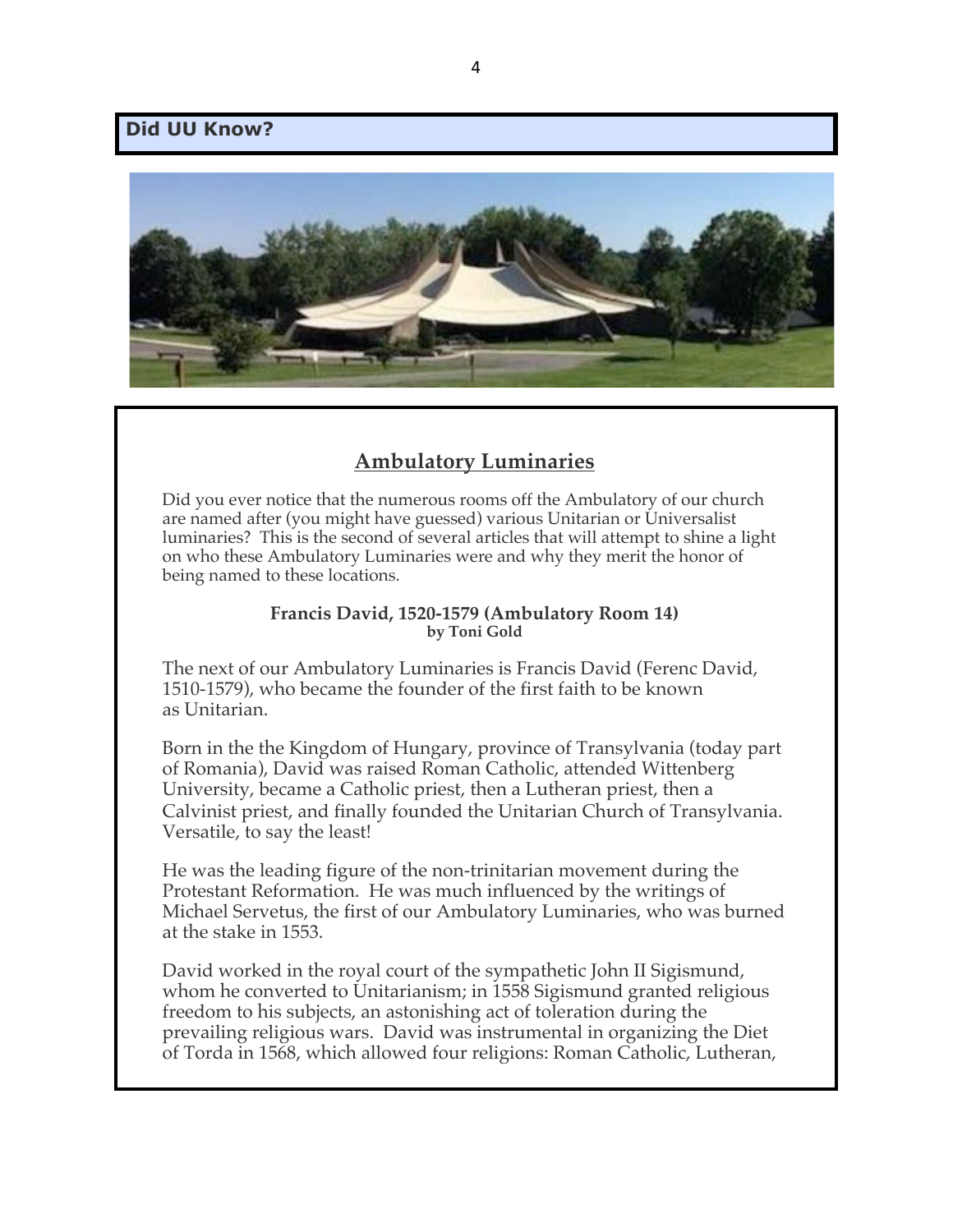Calvinist and Unitarian — the first law guaranteeing freedom of religion in the midst of the religious wars of the Protestant Reformation.

With a change of ruler in 1571 to a Roman Catholic, Istvan Bathory, the policy of toleration ended. The Diet of 1572 declared a prohibition on changing religion, and Roman Catholicism became the established religion once more.

Despite the prohibition against doctrinal changes, Unitarianism gained more converts in Transylvania during that period. By 1577, restrictions were placed on Unitarians, but the organization continued to thrive. Francis David, by now the Unitarian Bishop, was still driven toward reform of doctrine. He explored questions having to do with the doctrine of the Lord's Supper, infant baptism, predestination, and the worship of Jesus, questioning doctrine in all four areas. He continued to preach his heretical ideas from the pulpit after the Prince ordered him to stop, and was arrested. He was found guilty of "innovation" and condemned to prison for the remainder of his life. He died in the royal dungeon in the castle at Deva on November 15, 1579.

Another Unitarian martyr! Who knew? Makes one appreciate the revolutionary American idea of the separation of church and state.

> Articles, full or continued, are found in their entirety here: **https://ushartford.org/did-uu-know/**

#### **The February 2022 USH Members & Friends Photo Directory - How You Can Help in Less than 5 Minutes! ~by Brian Harvey**

Our church directory is a living document. The world it reflects is always changing and the challenge for all of us is to keep up with those changes. Years ago, we had printed directories which were a big deal to produce. That meant they were only produced sporadically. Today, it is a simple matter to generate a new online version every couple of months in a matter of minutes, but that "timeliness" is only meaningful if the contact information is also reviewed "every couple of months". COVID has added some complications to the task. It is harder to know if someone is an active member or friend when at least some of us are not meeting in person. Newcomers who are attending regularly are harder to identify and might not know they are eligible to be in the directory. Lastly, with our new broadcast capabilities, moving out of the area does not necessarily remove you from being connected - or included in the directory. These are more reasons the responsibility for the accuracy for the upcoming February 2022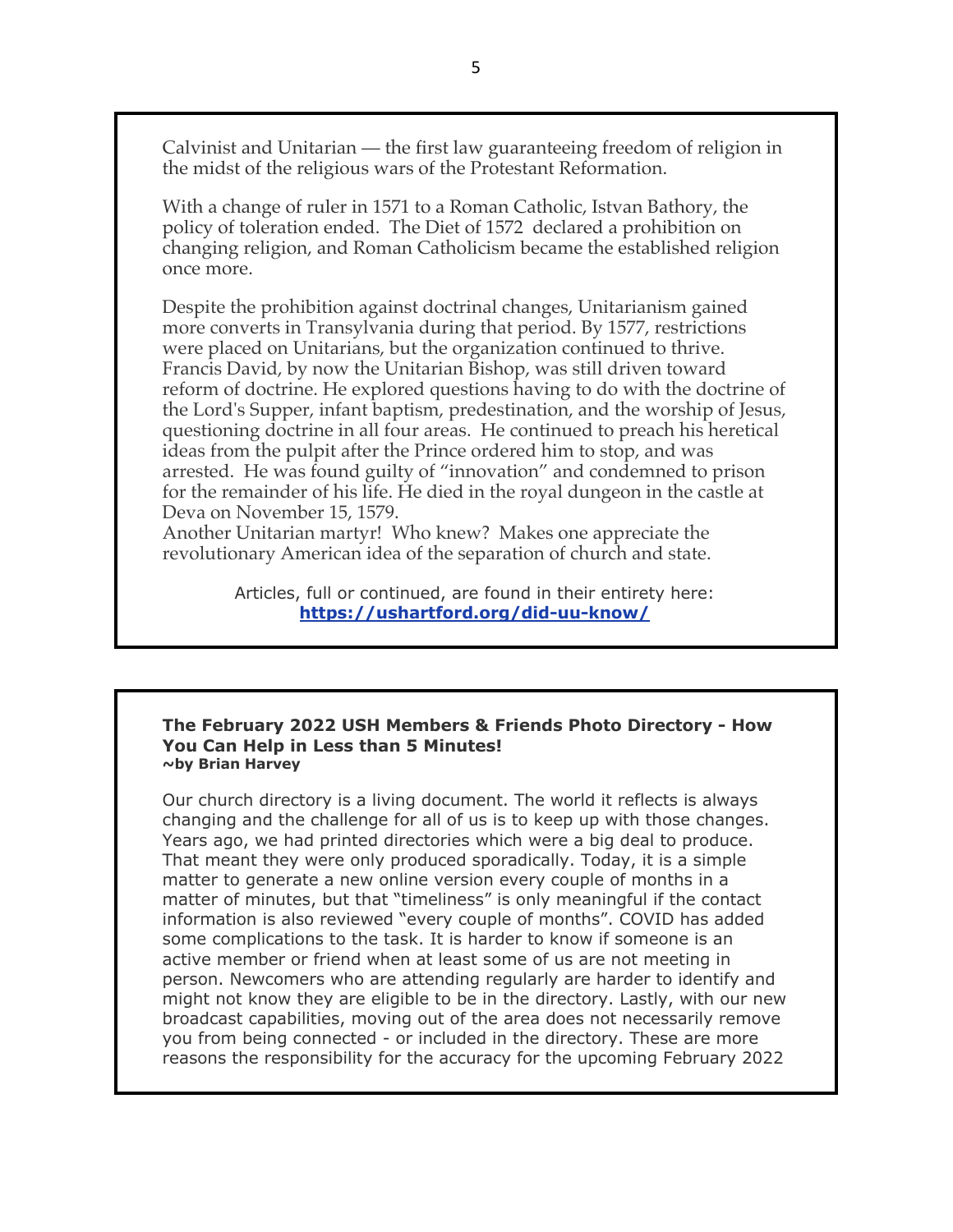directory is not up to one person - it is up to each of us. Here is how you can help.

**The Basic Course** - steps to follow: 1) Go to the USH website www.ushartford.org Home Page, 2) click on the Members tab, 3) click on Member Directory, 4) click on open Part II (Members & Friends), 5) enter the username and password (contact Buffie Pinney <hartforduusociety@gmail.com> or Brian Harvey <harvey.b@comcast.net> if you need the username or password). You are in! Start with your own individual or family entry. For each person: are the name, address and email address correct? Do you still use your home phone? Is your cell phone listed? - (this is your choice). What about spouse/partner information? (your choice). Are your non-adult children listed? (again, your choice). Do you still look anything like your photo - or is it time to be updated (your choice). All of this information can be updated in minutes by sending an email to Buffie. **Do it now**. …and what does that "NN thing" mean? (see **Last Item** below).

**Extra Credit -** Browse the whole Members and Friends directory. Do you see obvious errors such as people you know have left the congregation or area. This one can be tricky because sometimes folks leave the area but still stop by on a fairly regular basis and consider themselves Friends. Likewise, there are some folks who don't regularly attend services in person but may be a part of a periphery church activity and they too still consider themselves connected. If unsure, drop Buffie an email anyway and you and we will figure it out. On the other side of the coin, do you think we are missing some active members and friends? We will check that out and confirm one way or the other.

**Extra Extra Credit** - Go back to the Member Directory tab and open Part I (Organizational Information). Let us know of any personnel changes that you are sure of. Because of COVID, it is sometimes hard to be sure of a person's or even a committee's status. That is why it is extra extra credit. Notice: No credit given for identifying that Dianne Daniels or Rayla Mattson has left!

**3 Ways to use the Directory during COVID** - **1)** When you open Part II (Members and Friends) you can search on name, town, etc. by using your browser's search (or find) functions. Not sure which Tom you met? Find every Tom or Thomas in the directory in seconds. Connect names to faces. This is a great way to expand your circle of contacts at USH. **2)** Don't feel lonely during COVID. Browse through the directory and reach out to someone you haven't talked to in a while. **3)** Can't go out to the movies with your USH friends? Set up a watch party with others and enjoy a movie or TV show together virtually. All the contact information is at your fingertips.

**Last Item**: USH Neighborhood Networks were created over a decade ago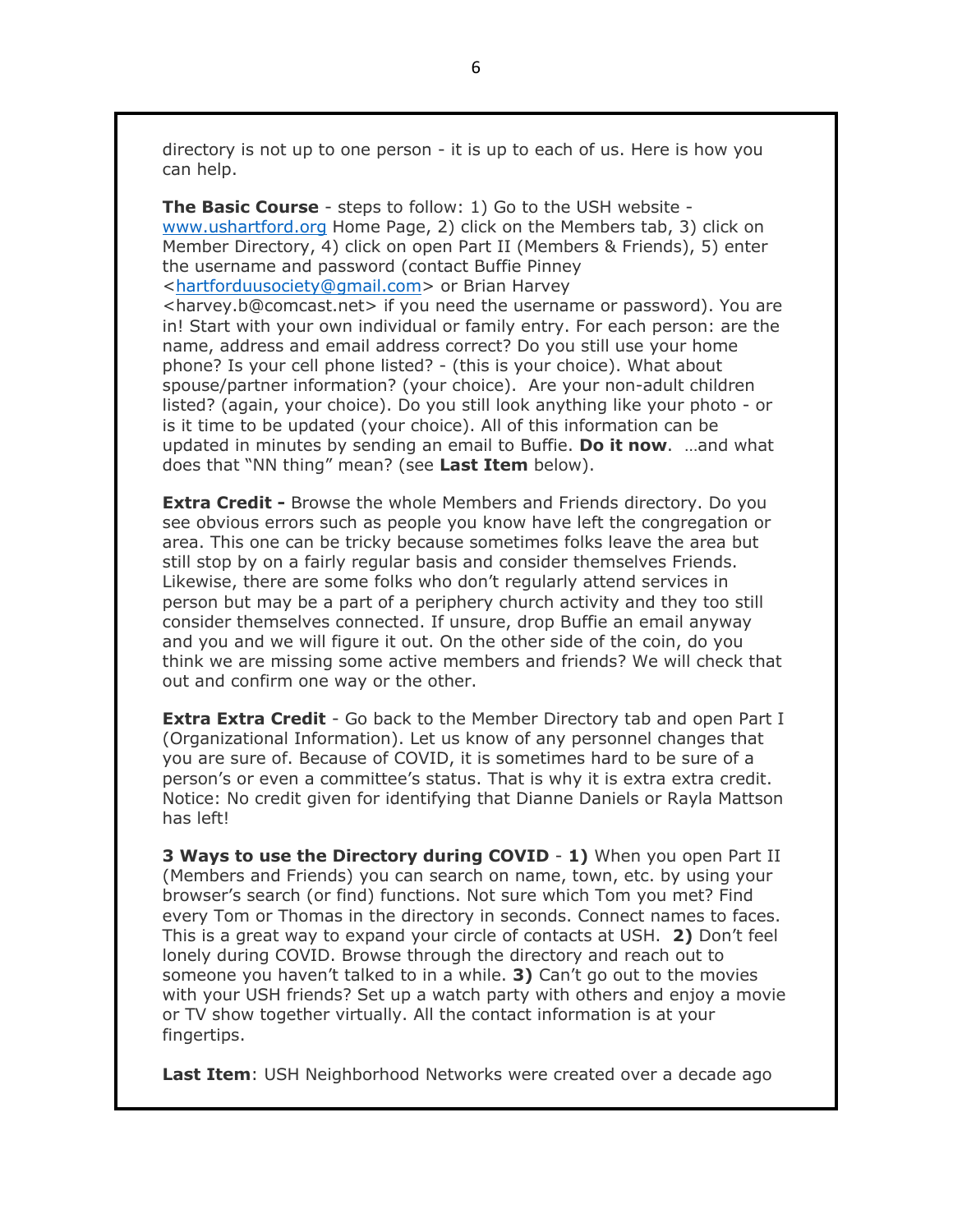with one purpose being to facilitate "churchwide discussions" in member's homes. The concept was to cut down on meeting size and travel distance. You can see the diagram and explanation in the last page of the Organizational Information. The Networks have not been used for years and it is time to decide whether they still serve any purpose or is it time to retire the concept and move on. We look forward to your feedback.

### **USH Community & Business**

# **Please take note that the next Board meeting will be on February 8th at 6:30pm via** Zoom

#### *Transparency/Privacy on the Web — Finding Our Balance*

A small team of USH folks is busy reviewing  $-$  and revamping  $-$  our website (ushartford.org). "What's relevant? What's outdated? How can we make this more useful?" It's a work in progress.

As we continue our work, we are interested in *your* ideas and contributions. This site belongs to all of us here at the Meeting House. We'd particularly welcome photos showing 'Interesting Things Happening'… the Regifting Sale? Soup Sundays? Action at the Auction?

#### *Here's where we particularly want your thoughts… how much information should be restricted to "members only"??*

A little history: our web presence is about 20 years old. For the first 15 years, the sole password-protected content comprised data (name, address, phone, email, photo, etc.) of our members and friends. *Your personal information.* Other organizational data (reports, minutes, descriptions, building checklists, etc.) were publicly available. Should someone wish to view our Constitution, our Memorial Garden guidelines, or some policy detail, they readily and easily could do so. About 5 years ago, however, that changed. Currently, the entire 'Members' section is accessed *only* through the familiar username/password exercise, blocking a visitor from viewing our foundational documents, board minutes, or other operating information.

Our group would like to restore our previous situation, where *only* our members'/friends' personal information is password-protected. Before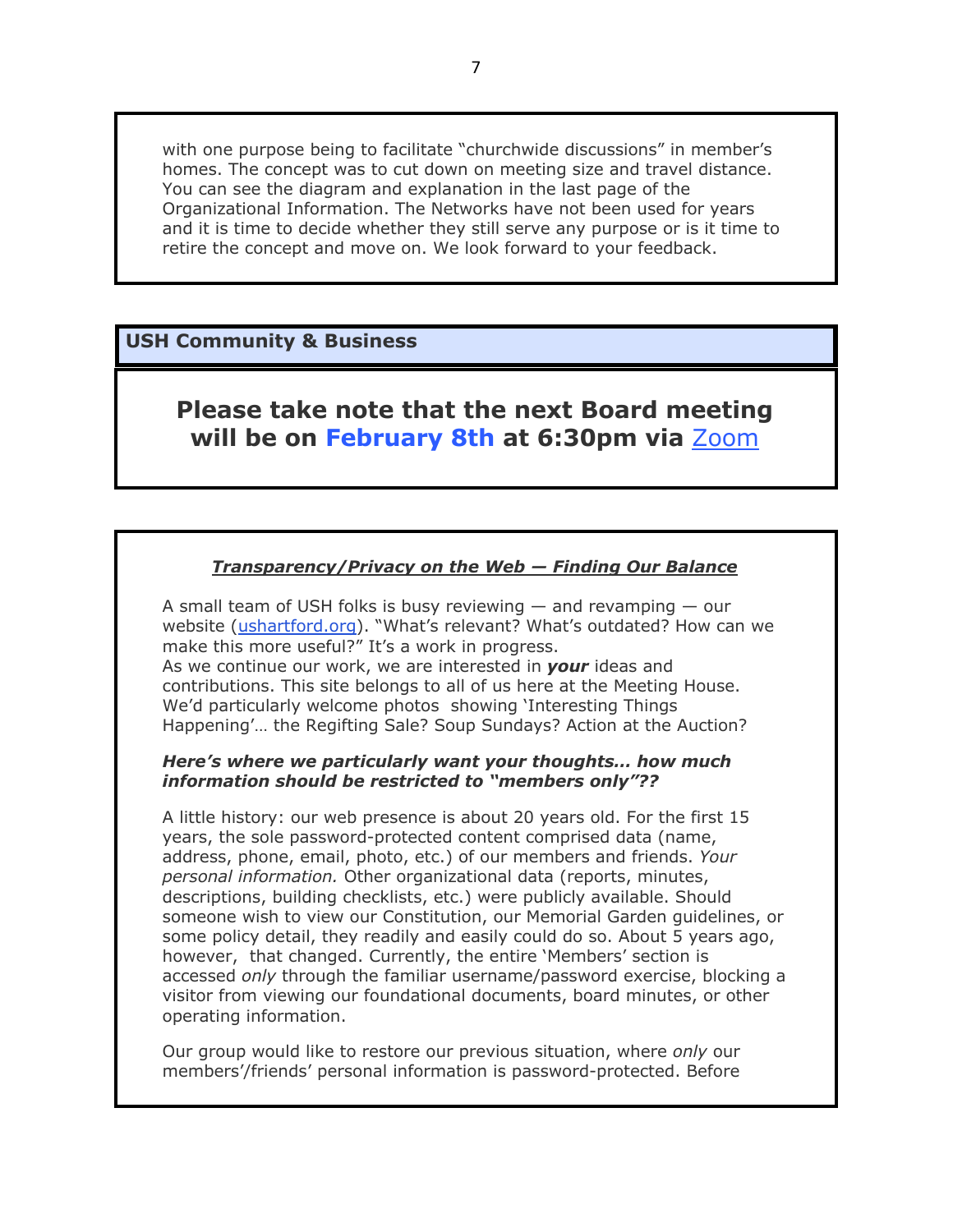making this change, we need to hear from you. What are your thoughts on transparency? Do you believe it best for USH to share information concerning its ways of operating with the world at large? Do you have some reservations? Please share your concerns, if any. *The Member Information of our Member Directory will continue to be guarded*, regardless of decisions made about other USH documents.

This will be one (brief) topic at the semi-annual Congregational Town Hall Meeting this Sunday, and you may weigh in then. You can also email our group: USHwebteam@gmail.com, or speak directly with us. Some of you have already relayed thoughtful comments, which are greatly appreciated. Thank you for participating in this democratic process.

**The Web Team: Laura and Paul Cipriano, Tina Davies, Toni Gold, David and Janice Newton, Bruce Robbins**



# **"Chalice" ZOOM Room Password Change**

Please note that the password for the ZOOM room named "Chalice" has been changed. Please contact either **Buffie** or **any Board member** to receive the new

password.

**Any attempts to login in as "host" while using the old password will result in a "lock out".**



#### Announcing *UU SpiritLife Conversations*

Our spring program, *UU SpiritLife Conversations*, is a series of facilitated zoom conversations on spiritual topics, offered on the fourth Saturday mornings, January through May, 9-10:30 AM. *SpiritLife Conversations* open to all members of the three Hartford area

UU churches on a drop-in basis – you don't need to register or commit to the whole series. The topic for January 29 will be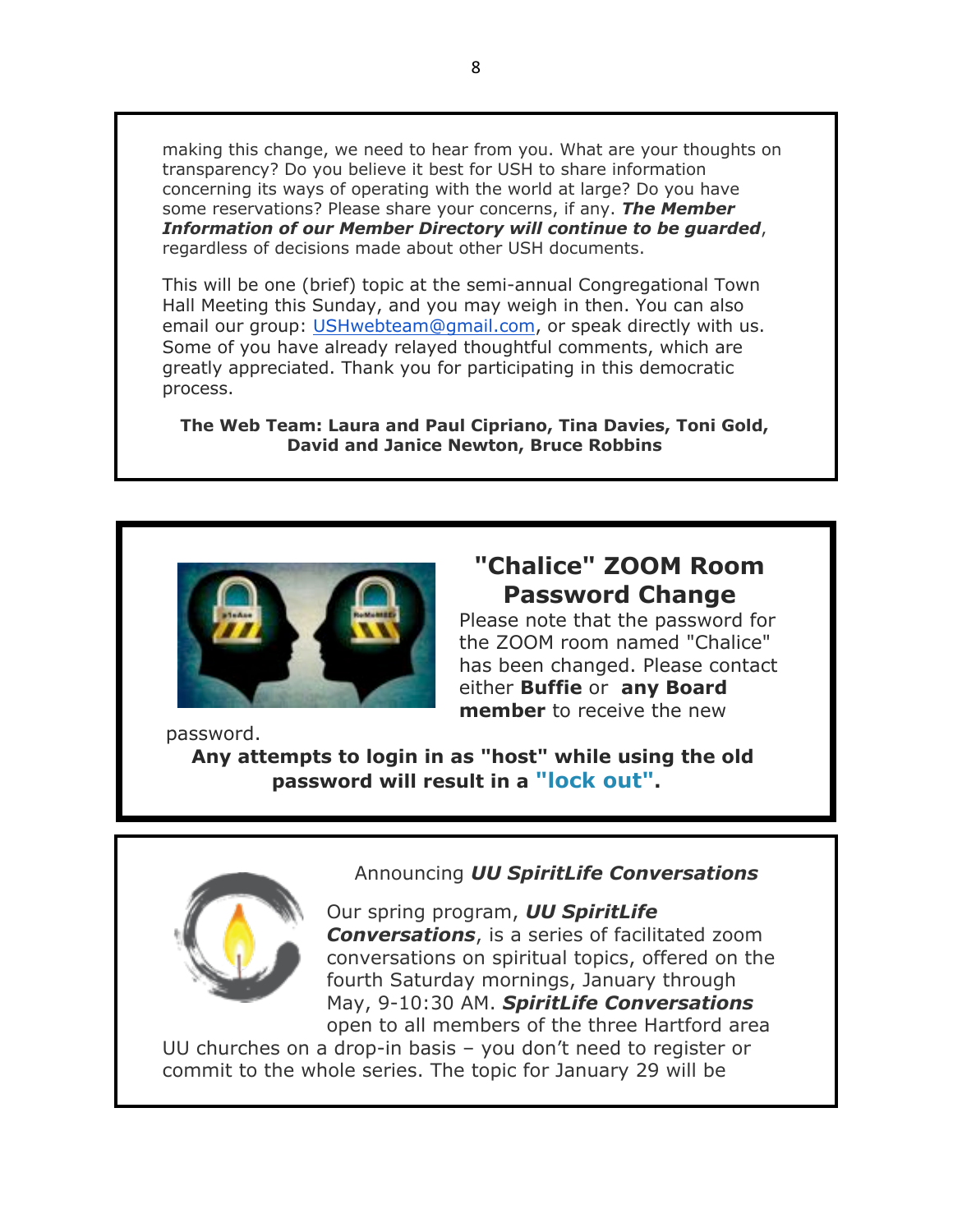*Finding Balance In An Unstable World*. Please go to uuspiritlife.org and click the Programs tab for complete information. Questions can be directed to Judy Robbins at judyrobb2@gmail.com.

#### **Meeting House Sing-Along update**

The UU Meeting House board has canceled in- person events, and we agree that 'an abundance of caution' are the words of Year 2022 for now. We will postpone second Saturday Sing- Alongs until COVID contagion rates drop back at least below 5%. Watch for a monthly update from us. **Contact: Fred Louis (**FlLouis@yahoo.com **).**

#### **Social Justice News**

#### **Good Neighbor Offering**

The Social Justice Committee decided that the recipient will be our immediate neighbor, The Village For Families and Children. Most of us are familiar with the Village but for anyone who isn't see below:

**\*\*\*\*\*\***

**The Village For Families and Children** is a social service agency serving hundreds of children and their families in Greater Hartford. The main campus for The Village is located in the red brick buildings next to USH. The Village provides inpatient and outpatient services for children and families in need as well as working with schools in Hartford. Some of the inpatient population has been removed from a traumatic home situation, some are in transition between psychiatric facilities and the community. In addition, many children and adults receive outpatient counseling, group and psychiatric care.

In this time of Covid The Village has see a greatly increased workload and backlog so the need to support them is even greater than usual. It has been providing virtual counseling for Families as well as other supports. They have YouTube sessions on coping with stress, having children at home during Virtual Classes and written suggestions on ways to move forward during Covid.

There are several ways in which to donate to the GNO. The easiest way is to use the link: USH Online Giving which Lisa Galinski has graciously set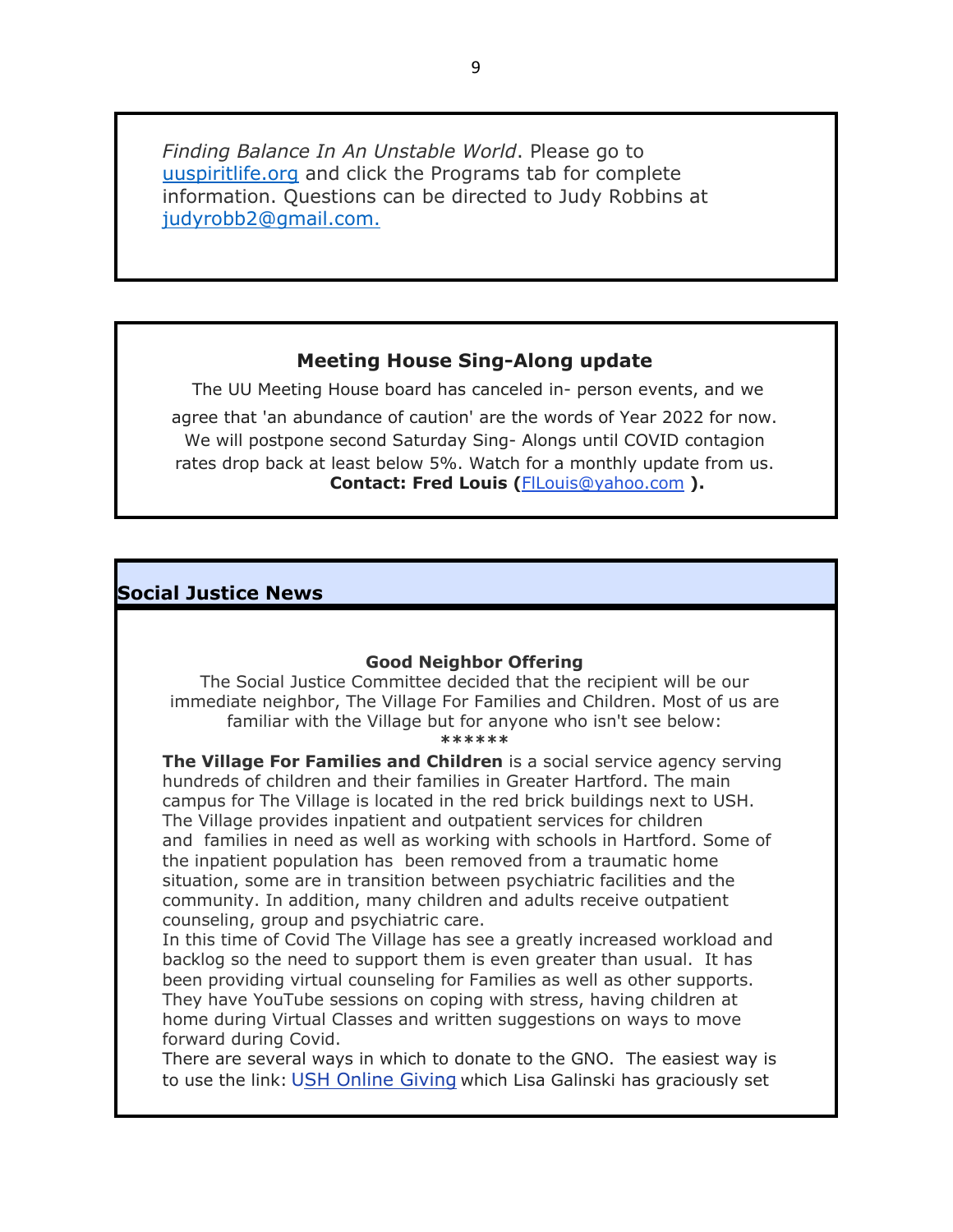up to make donating to GNOs easier. The link can also be accessed though the USH website, **https://ushartford.org/**. And for those who prefer to mail a check, please make the check out to USH and put GNO The Village in the memo line. The check can be mailed to: Unitarian Society of Hartford, 50 Bloomfield Ave, Hartford, CT 06105

# **Programs for Adults and Families**

# **Adult Programs:**

**The USH Book Club: Meets monthly, on the 2nd Thursday, 2:30 – 4:30 pm, via Zoom. All adults in the USH community are welcome. Please contact Ginny Allen at** fiddlenurse1@gmail.com **if you'd like more information or if you want to join. An email with Zoom link will be sent a day or two before the meeting.** 

#### **Book Selections 2022**

Feb 10- A Promised Land- Barack Obama

March 10- Finding Higher Ground: An Adaption in the Age of Warming- Amy Seidel Apr 14- First Friends:The Powerful Unsung (and Unelected) People Who Shaped Our Presidents- Gary Ginsberg

May 12- The Extended Mind:Thinking Outside Your Brain-Anne Murphy Paul June 9- The Hellfire Club- Jay Tapper

July 14- Hamnet- Maggie O'Farrell

Aug 11- The Vanishing Half- Brit Bennett

#### **20's/30's Group: If you would like to join, please email Tara Cote at tcote11@gmail.com.**

#### **Disability Support Group:**

This group meets on line the first Saturday of each month at 10 a..m. The zoom link is sent a few days prior to the meeting. In this group participants discuss the challenges of physical disability (chronic illness, chronic pain, impaired senses, impaired mobility) and emotional pain (loss, mental illness) and the stresses of caretaking a loved one. What is said in the group stays in the group.

Email **Gloria Bent** for more information at bentgloria@gmail.com **or call at 860 904-7768.**

# **Adult Programs:**

**The USH Book Club: Meets monthly, on the 2nd Thursday, 2:30 – 4:30 pm, via Zoom. All adults in the USH community are welcome. Please contact Ginny Allen at fiddlenurse1@gmail.com if you'd like more information or if**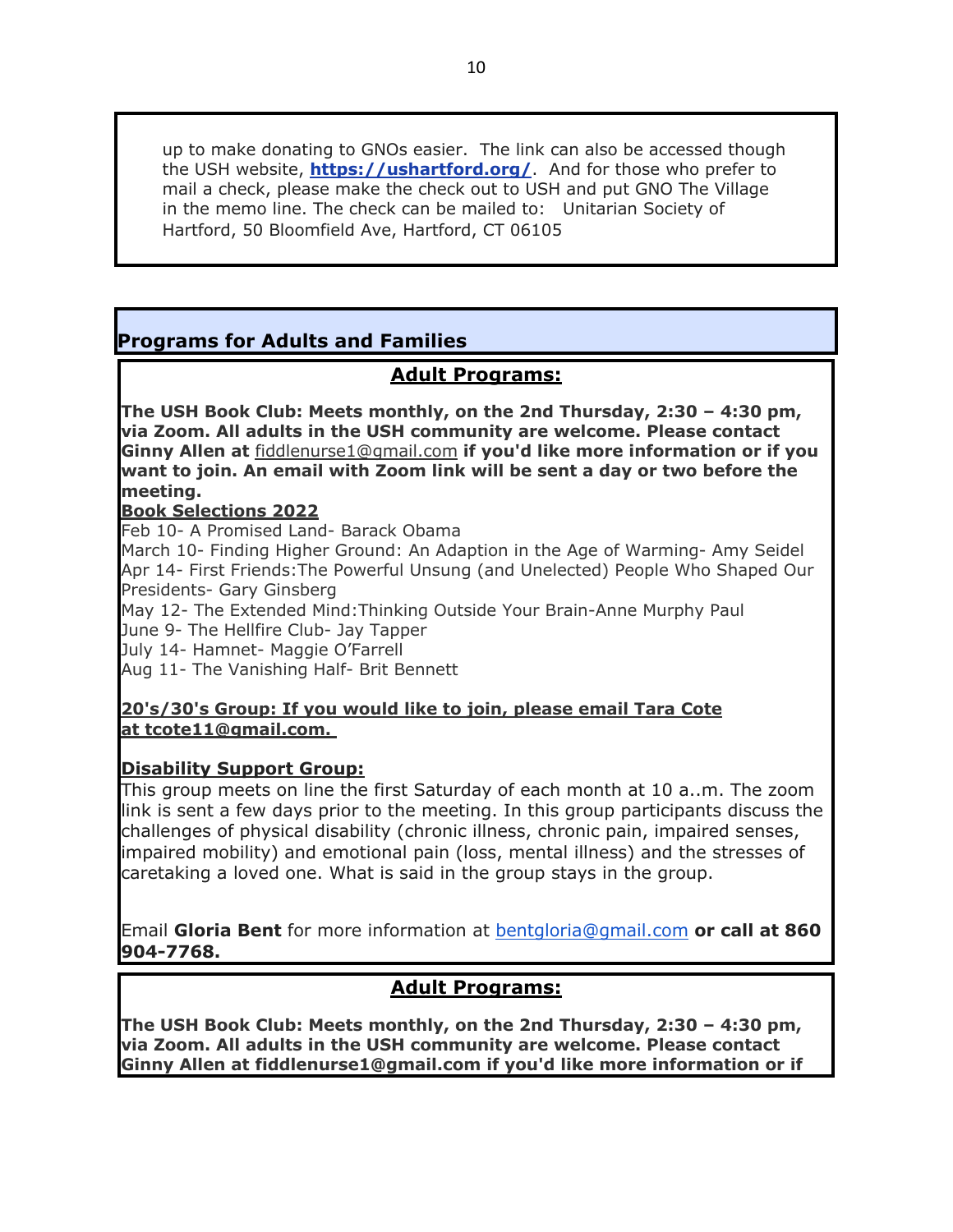# **you want to join. An email with Zoom link will be sent a day or two before the meeting.**

# **Book Selections 2022**

Feb 10- A Promised Land- Barack Obama March 10- Finding Higher Ground: An Adaption in the Age of Warming- Amy Seidel

Apr 14- First Friends:The Powerful Unsung (and Unelected) People Who Shaped Our Presidents- Gary Ginsberg

May 12- The Extended Mind:Thinking Outside Your Brain-Anne Murphy Paul

June 9- The Hellfire Club- Jay Tapper

July 14- Hamnet- Maggie O'Farrell

Aug 11- The Vanishing Half- Brit Bennett

#### **20's/30's Group: If you would like to join, please email Tara Cote at tcote11@gmail.com.**

### **Disability Support Group:**

This group meets on line the first Saturday of each month at 10 a..m. The zoom link is sent a few days prior to the meeting. In this group participants discuss the challenges of physical disability (chronic illness, chronic pain, impaired senses, impaired mobility) and emotional pain (loss, mental illness) and the stresses of caretaking a loved one. What is said in the group stays in the group.

Email **Gloria Bent** for more information at bentgloria@gmail.com **or call at 860 904-7768.**

# **Caring Network**

Tara Cote and Paul Jacob welcomed their son, Rowan on January 10th. They have set up a Meal Train website to help them with meals.

Here is the link to get to the Meal Train website: **https://www.mealtrain.com/trains/9022w5**

**Once you are on the site choose SIGN IN. Choose "sign in with your** MealTrain.com **account." You will need to log in using my email address** and **password**. They are: **janicecnewton@gmail.com** and this password: USH1958! Please be sure to log out when you leave.

If you have trouble signing in, email or call me.

Tara and Paul's address is: 31 Magnolia Hill CT. Cromwell, CT 06416 **#**860-748-7046

Thank you, Janice Newton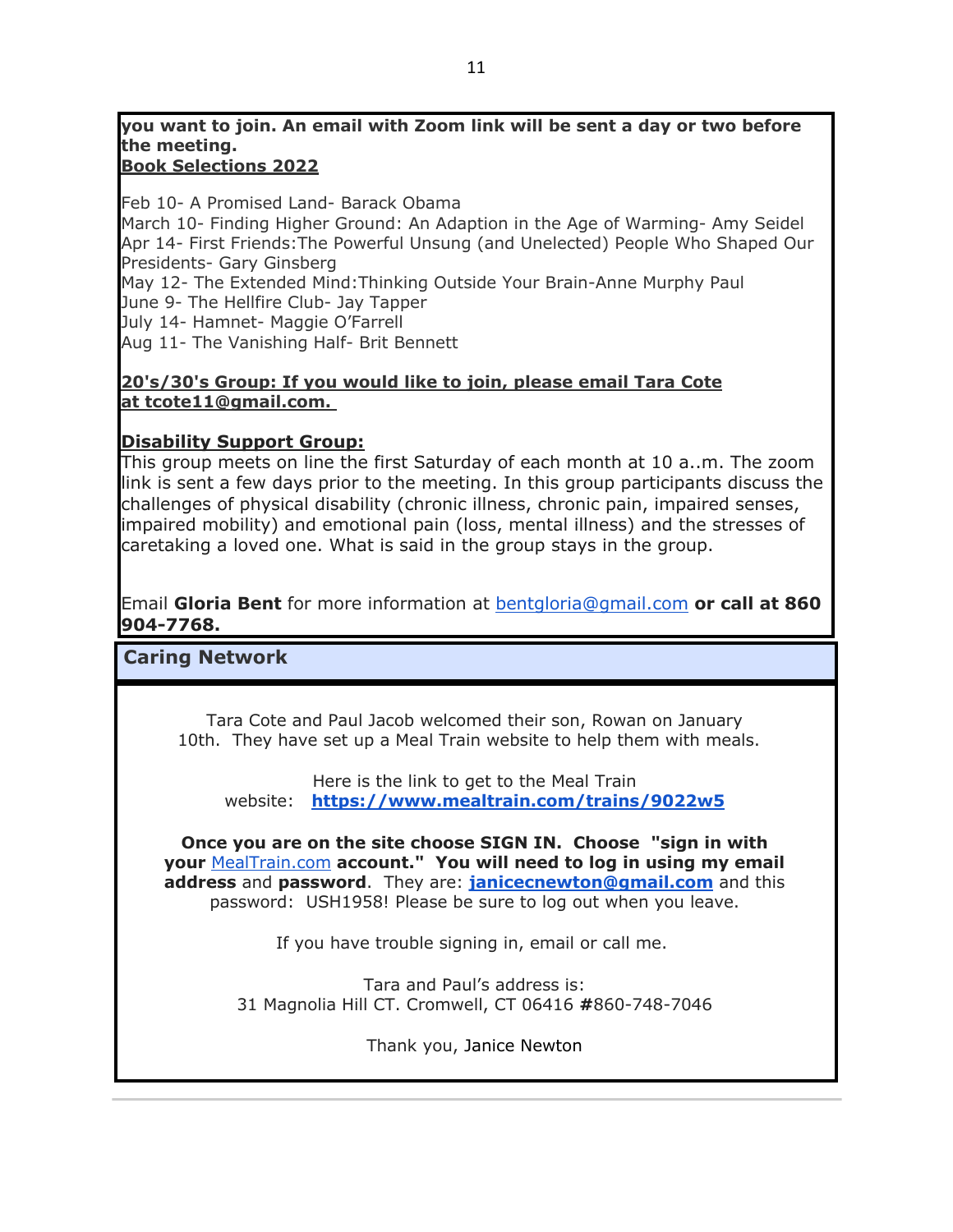**News from the USH Board of Directors**

#### **Your 2021-2022 USH Board**

**Rob Spector: President Eve Pech: President-Elect Bob Hewey: Treasurer Sarah Harmon McKenzie: Secretary Peter Meny: Spiritual Life Council Chair Jon Covault: Administration Council Chair Dana Donovan: Social Justice Council Chair Tina Davies: Community Within Council Chair Rev. Terry Cummings, Interim Minister (ex-officio)**

The latest financial reports for **FY Nov-Dec 2021** have been posted, click HERE to view.

The Board Meeting minutes for **December 2021** have been posted. To view the USH Directory, Reports, meeting minutes and other church business information online, click **HERE**. Contact Buffie Pinney at hartforduusociety@gmail.com for the username and password.

**Missed Last Week's Enews? Click Below:**

http://www.ushartford.org/nourishing-spirit/newsletters/ **See Articles and News for USH and the Surrounding Area you may have missed or find a link to the USH Facebook Page** HERE**.**

**Please consult our Online Calendar regularly for all upcoming events coordinated by the**

**Unitarian Society of Hartford:** www.ushartford.org/events/

**To submit a Calendar Request (also for an online USH Zoom Room gathering) click** HERE**.**

**To read the USH Blog click** HERE**.**

**E-News Contributors please take note: The deadline for USH E-News submissions is**  *Tuesday at 12 Noon***. Please include the dates that your submission should be included in the 'Subject' field.**

#### **USH Staff:**

http://www.ushartford.org/about-us/staff/

Rev. Terry Cummings, Interim Minister revterryush@gmail.com | 860-233-9897 ext. 103

Sam Moffett, Director of Music Ministries smoffettuu@gmail.com | 860-233-9897 ext. 108